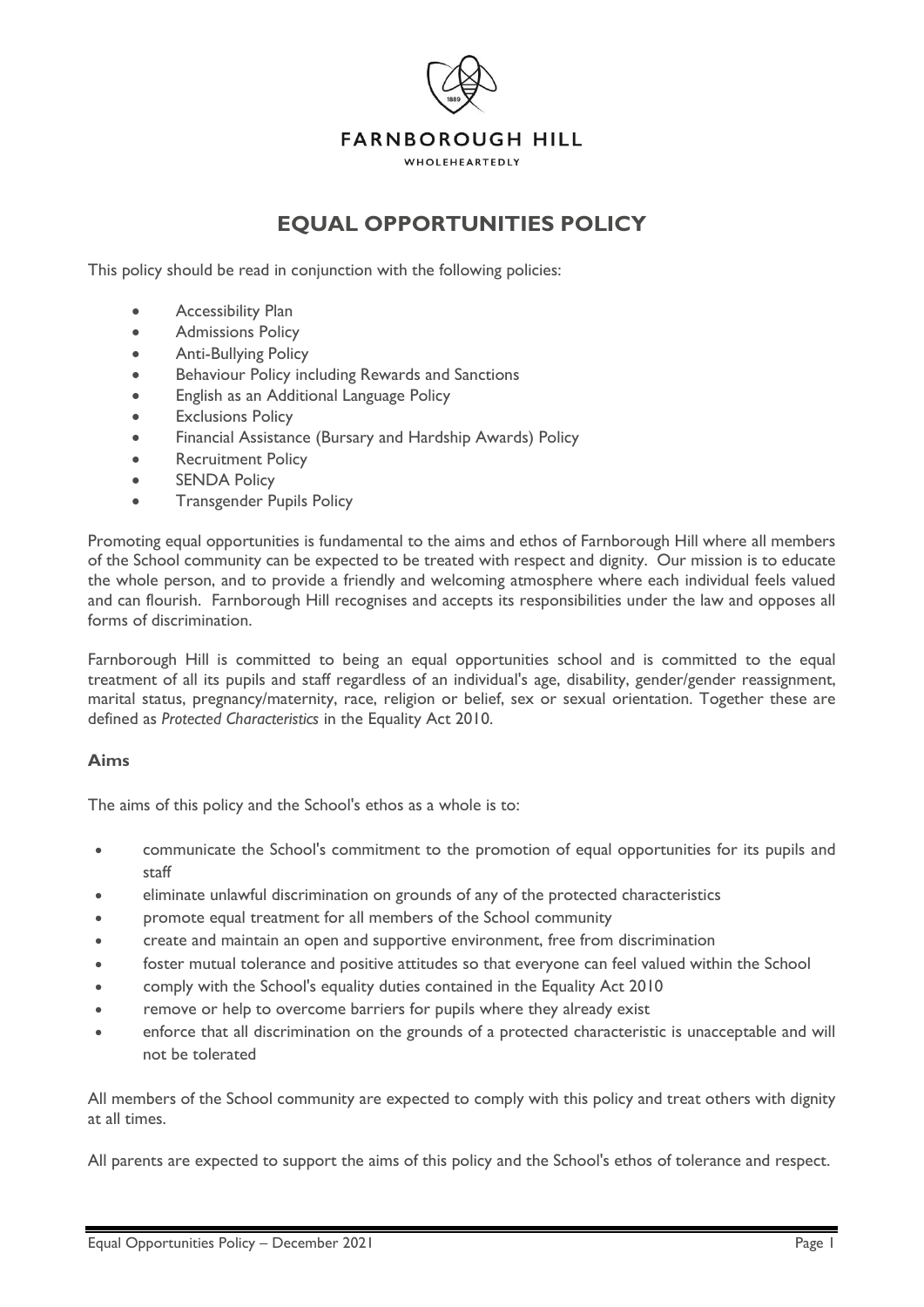Staff at the School, particularly those working at a leadership level, have a specific responsibility to set an appropriate standard of behaviour, to lead by example and to promote the aims and objectives of the School with regard to equal opportunities.

## **Regulatory framework**

This policy has been prepared to meet the School's obligations under the:

- Equality Act 2010
- Children and Families Act 2014
- Education (Independent School Standards) Regulations 2014

This policy has regard to the following statutory guidance and advice:

- Equality Act 2010 explanatory notes
- Equality and Human Rights Commission Technical Guidance for Schools in England (2014)
- Working Together with Safeguarding Children (July 2018)
- Keeping Children Safe in Education (September 2021)

#### **Admissions**

The School treats every application for admission in a fair, open-minded and equal way in accordance with this policy and the School's Admissions Policy. Although an academically selective School, each application will be considered on its merits in accordance with the School's selection criteria based on an applicant's ability and aptitude. The School accepts applications from, and admits, prospective pupils irrespective of their disability, gender reassignment, marital status, pregnancy and maternity, race, religion or belief (or lack of religion or belief) or special educational needs ("SEN").

Please see the *Recruitment, Selection and Disclosures Policy and Procedures* in relation to our approach to staff recruitment and selection.

Parents must inform the School when submitting the Registration Form of any special circumstances relating to their child which may affect their child's performance in the admissions process and/or ability to fully participate in the education provided by the School so that we can consider what reasonable adjustments may be necessary to ensure that the child is not placed at a substantial disadvantage compared to other children. A formal written diagnosis at consultant level should be provided to aid this process. The School will not offer a place to a child with disabilities if, after reasonable adjustments have been considered, the School cannot adequately cater for or meet their needs.

Bursaries are means tested awards offered in order to make it possible for many more pupils, who meet the School's admission criteria but may otherwise be unable to attend the School due to financial hardship, to attend the School. Details of our provision for bursaries can be found on our website *(Financial Assistance (Bursary and Hardship Awards) Policy)* or obtained from the Bursar's Office.

The School also opposes all bullying and unlawful discrimination on the basis that a person has a special educational need or learning difficulty, or because English is an additional language.

The School aims to ensure that all policies and practices conform with the principle of equal opportunities. The School will tackle inappropriate attitudes and practices through staff leading by example, through the personal, social, health and economic education (PSHEE) programme, and through the supportive school culture and through the School's policies.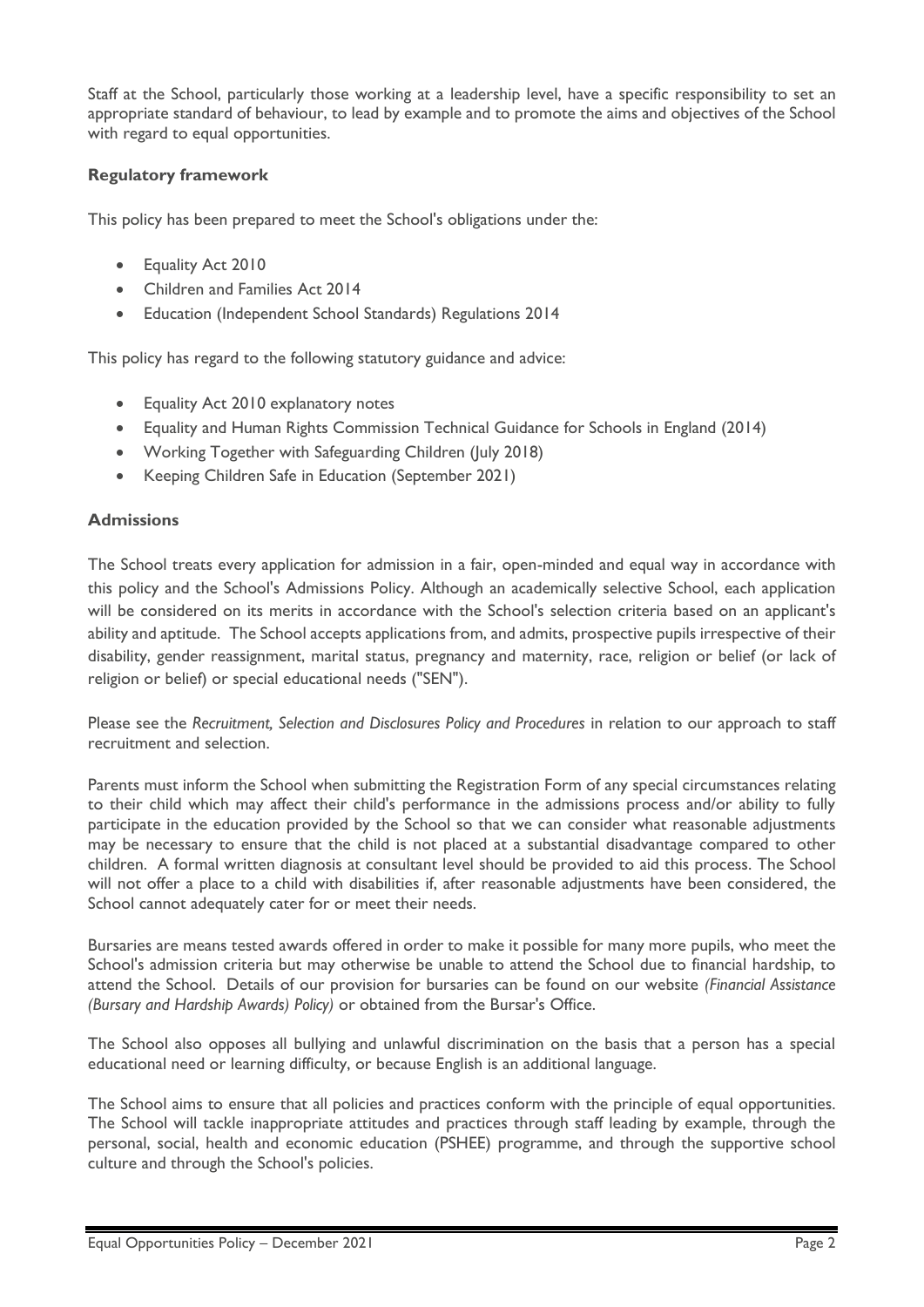## **EQUAL OPPORTUNITIES FOR PUPILS**

As a Catholic school, our *Admissions Policy* gives priority to Roman Catholic girls, when we are oversubscribed. Priority is also given to sisters. In all other respects, pupils at Farnborough Hill are treated fairly and equally as soon as they become members of the Farnborough Hill community.

Farnborough Hill is an academically selective school where the educational experience of pupils is enriched by girls being exposed to a wide range of cultural experiences whilst they are developing. Applications from candidates with a diverse range of race, religion or beliefs is, therefore, welcomed as this enriches our school community and forms a sound basis for preparing our pupils for life.

#### **Reasonable adjustments for pupils with disability**

The School has an ongoing duty to make reasonable adjustments for pupils with a disability to ensure they do not suffer a substantial disadvantage in comparison with other pupils, including during the admissions process.

Where the School is required to consider its reasonable adjustments duty, either on entry or during a pupil's time at the School, it will consult with parents about what reasonable adjustments, if any, the School is able to make to avoid their child being put at a substantial disadvantage in comparison to other pupils. The School will carefully consider any proposals for auxiliary aids and services in light of a pupil's disability and the resources available to the School. Further information on the School's reasonable adjustments duty can be found in the School's SENDA Policy. A formal written diagnosis at consultant level should be provided to aid this process.

The School has an Accessibility Plan in place. Whilst we welcome applications from pupils with special educational needs and disabilities, families need to be aware that our Grade 1 listed buildings and steep site make some disabilities (eg wheelchair use) particularly challenging and access is currently not available to all areas of the School. We continue to work to address this through the *Accessibility Plan*.

#### **Educational Services**

The School affords all pupils access to educational provision including all benefits, services and facilities, irrespective of any protected characteristic (subject to our reasonable adjustments duty and considerations of safety and welfare). The School will not discriminate against a pupil on the grounds of any protected characteristic by excluding them or subjecting them to any other detriment.

The School will:

- treat all members of the School community with respect and dignity and seek to provide a positive working and learning environment free from discrimination
- endeavour to meet the needs of all children and ensure that there is no unlawful discrimination on the grounds of any protected characteristics
- ensure that pupils with English as an additional language and pupils with an Educational Health Care Plan receive necessary educational and welfare support
- monitor the admission and progress of pupils from different backgrounds
- challenge inappropriate and unacceptable discriminatory behaviour by pupils and staff
- encourage children to work and play freely and have respect for all other pupils irrespective of any protected characteristic
- offer all pupils access to all areas of the curriculum and a full range of co-curricular activities
- work with parents and external agencies where appropriate to combat and prevent discrimination in school
- ensure that it reviews, monitors and evaluates the effectiveness of inclusive policies and practices
- use Assemblies, Form Time, PSHEE, Religious Education, Drama, English, History and other academic lessons to: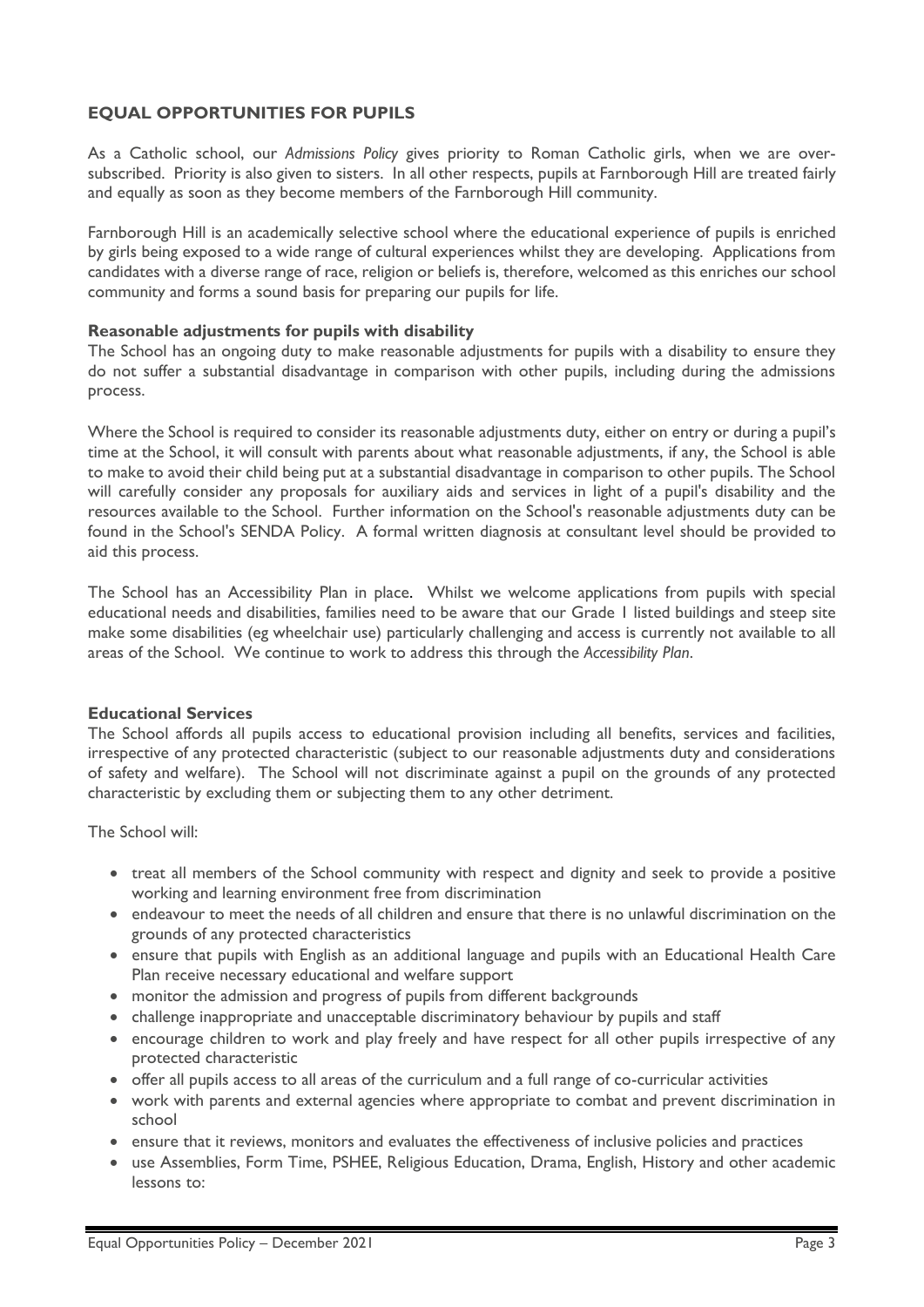- o promote tolerance of and respect for each other, paying particular regard to the protected characteristics set out in the Equality Act 2010
- o promote positive images and role models to avoid prejudice and raise awareness of related issues
- o encourage children to question and challenge assumptions and stereotypes in order to better understand discriminatory behaviours and bias

The School recognises that discrimination may be direct, indirect, or arising from disability whether or not it was intentional. Harassment and bullying in all its forms (including cyber bullying) are unacceptable and will be dealt with in accordance with the School's Behaviour and Anti-Bullying Policy.

#### **Religious belief**

Although the School's religious ethos is based on Catholic values and tradition, the School is inclusive and welcomes and respects the rights and freedoms of individuals from other religions and faiths (or with no religion or faith) subject to considerations of safety and welfare and the rights and freedoms of other members of the School community.

The Governing Body, through the Senior Leadership Team, actively promotes the fundamental British values of democracy, the rule of law, individual liberty and mutual respect and tolerance of those with different faiths and beliefs.

To be successful, this *Equal Opportunities Policy* requires strong and positive support from parents, and full acceptance of the School's ethos of tolerance and respect.

#### **English as an Additional Language**

Pupils with English as an Additional Language (**EAL**) will receive additional learning support if necessary; fees for which are additional to the main school fees. The School will consult with the pupil and the parents as appropriate. (See *English as an Additional Language Policy.*)

#### **Mass, Assembly, Form Prayers, Retreats and Religious Education Lessons**

All pupils attend Mass, assembly, form prayers, retreats and Religious Education lessons. The Catholic foundation of the School unites all members of the School community. The School aims not to exclude pupils and nor does the School expect any pupil to be excluded by herself or by a parent. Pupils are helped to develop an understanding of their own faith and others within the diverse setting of the School.

Feast days, fasting and times for prayers are respected and pupils are helped to integrate particular faith needs within the context of their school routines. Faith backgrounds and cultural backgrounds are recognised as important aspects of pupil identity and acknowledged and honoured accordingly.

#### **Requests for Variations in the School Uniform**

Parents should be aware that all pupils at Farnborough Hill are required to wear the designated school uniform until the end of Year 11. The Head will consider written requests from parents and pupils for variations in the uniform for reasons related to disability, gender reassignment and/or on religious grounds that are consistent with the School's ethos and its policy on health and safety and that such requests are reasonable in all the circumstances including in light of the School's obligations under the Equality Act 2010. The School's *Transgender Pupils Policy* is available on the School website. The Head will normally arrange to meet with the parents to discuss the implications of such a request.

#### **Breaches of this policy**

Pupils who are in breach of this policy may be sanctioned in accordance with the School's Behaviour Policy.

If you believe that a child has received less favourable treatment as a result of a protected characteristic, or if you feel that this policy has been breached in any way to a child's detriment you are encouraged to follow the procedure as described in the School's *Complaints Policy and Procedure*, which can be found on the School website

## **Monitoring**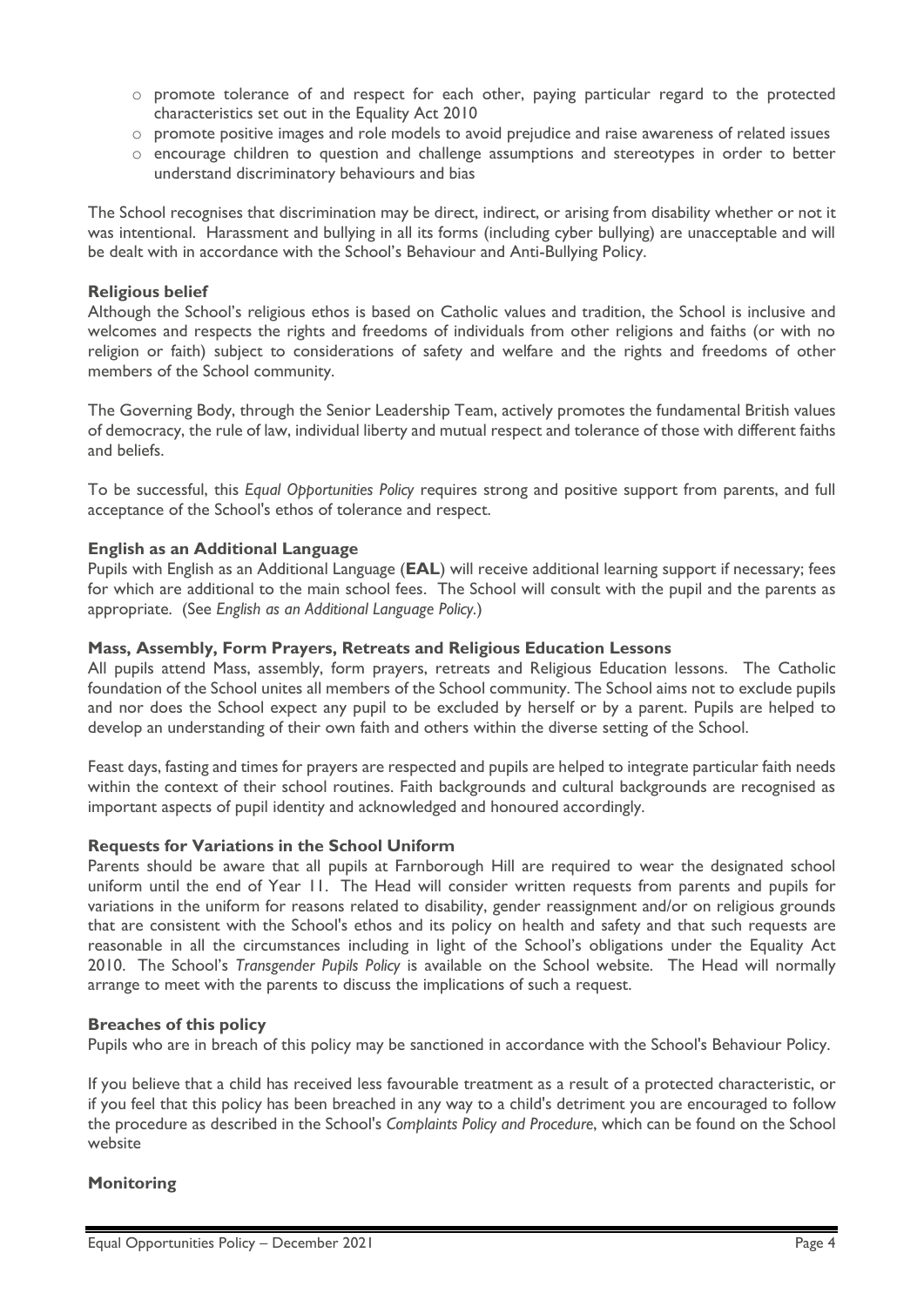Farnborough Hill monitors the effectiveness of this *Equal Opportunities Policy* regularly and Governors are kept up-to-date as is deemed relevant. As part of that process, all parents who accept places at the School for their child are asked to complete an Ethnic Background form. Such statistics are submitted, anonymously, to the DfE (Department for Education) as part of the Annual School Census. We hope that all parents will feel able to participate in this gathering of information.

## **EQUAL OPPORTUNITIES FOR STAFF**

The School, in its employment practices, will avoid any unlawful discrimination against its employees, in particular, in relation to their actual or perceived protected characteristics or the fact that they are part-time or full-time employees. Employees and applicants for employment will not be disadvantaged by any policies or conditions of service which cannot be justified for operational purposes or because of the School's adherence to the Catholic faith. The School will, at all times, strive to work within legislative requirements as well as promoting best practice.

The School will seek to identify and act upon any unfair or unlawful discrimination which denies an individual an opportunity on any of the criteria mentioned above. Existing staff and job applicants have the right to complain about unlawful discrimination through the appropriate procedures which are set out in the *Complaints Procedure for Staff* and the *Grievance Procedure* available in the *Staff Policy Handbook.*

All members of staff are asked:

- to co-operate with any measures introduced to ensure equal opportunity
- to report any suspected discriminatory acts or practices to their line-manager
- not to persuade or attempt to persuade others to practise unlawful discrimination
- not to victimise anyone as a result of them having reported or provided evidence of discrimination
- not to harass, abuse or intimidate others on account of their race, gender, or any of the protected characteristics
- not to lobby job applicants in an attempt to discourage them from applying or taking up a post

## **Disability**

- A person will be described as having a disability when he/she has a physical or mental impairment that has a substantial and long-term adverse effect on his/her ability to carry out normal day-to-day activities.
- A disability will not of itself justify the non-recruitment of an applicant for a post at the School. The School will consider making reasonable adjustments to the recruitment process to ensure that no applicant is disadvantaged because of a disability. For example, where written tests are used, reasonable steps will be taken to ensure that the information is presented in an accessible format for visually impaired applicants.
- Before an applicant is judged, because of a reason related to a disability, to have failed to meet the requirements of a job description and person specification, or to have been less suitable than other applicants, full consideration will be given to whether a reasonable adjustment can be made which will counteract any disadvantage.
- The School will consider making such reasonable adjustments to working arrangements or school premises to enable a disabled staff member to carry out his/her duties. This will include, but is not limited to, consideration of the provision of specialist equipment, job redesign, retraining and flexible hours.
- The School recognises the importance of taking pro-active measures to remove barriers to disabled people from the working environment. This will benefit not only disabled members of staff but also any visitors with disabilities.
- Where before, or during, the course of employment with the School an employee knows or believes that he/she might be disabled, he/she should discuss this with the Bursar in the first instance so that the School can consider reasonable adjustments to aid the employee in his/her employment. If an employee is disabled and recognises a need for a reasonable adjustment to be made to his/her working arrangements or the School premises, he/she should discuss this with the School. The employee's own expertise concerning his/her disability will be recognised.